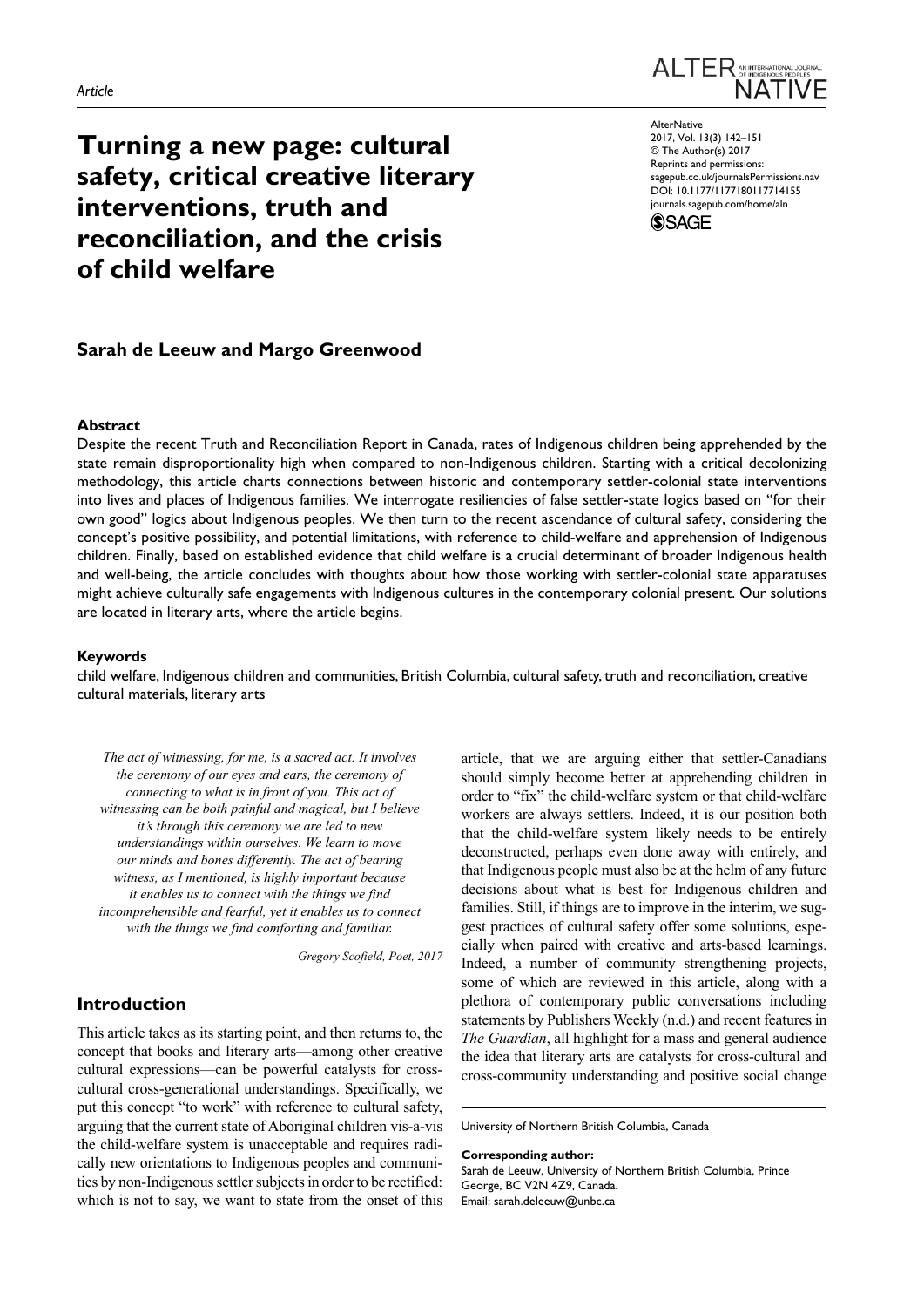(foundational premises of cultural safety, literacy, and competency, which are at the heart of this article). Research in health and social sciences, along with the humanities, has evidenced these same premises for a long time (Cox et al., 2010; Stuckey & Nobel, 2010). Literature, the arts, and the humanities can inform culturally sensitive, nuanced, and empathetic orientations to the world (Kidd & Castano, 2013). Even more pertinent to this article, however, is a growing body of research articulating the power of creative cultural materials (and by this we mean everything from literary and visual arts through to theater and multimedia expressions, including music or even performance and dance) to specifically expand empathetic orientations to "othered" peoples and communities (Charon, 2001) including, and importantly, latent or even blatant anti-Indigenous prejudices, misunderstandings, or racisms held by colonial settlers toward Indigenous peoples which result in the ongoing subjugation and marginalization of First Peoples (see, for instance, Ferrara, 2004).

We start the article with a brief overview of the terms and concepts we make use of throughout the article. For instance, we use the term Indigenous to refer, collectively, to all three of Canada's constitutionally recognized First Nations, Inuit and Métis peoples. Where appropriate, we use the specific names of communities (e.g. Ojibwe). First Nations peoples make up the largest percentage of Indigenous peoples in British Columbia and, consequently, the Indigenous families and communities we are writing about in this article are often First Nations. We include an exploration of how, within a particular sociocultural and historical Canadian moment (the "Post-Truth and Reconciliation Calls To Action Moment"), we examine what we characterize as fundamentally colonialist policies and state rhetoric pertaining to Indigenous children and families in British Columbia, Canada. The "Post-Truth and Reconciliation Calls To Action *Moment*," we argue, demands broad, trans-disciplinary, cross-community, and multi-scale attention to Canada's colonial past and present, often using expressly decolonizing methods and methodologies, especially when imbedded inside frameworks of cultural safety. In the second section then, we chart connections between historic and contemporary state logics and discourses legitimizing settler-colonial intervention into lives and places of Indigenous families. We are particularly interested in critically interrogating the resilient (but false) settler state logics of "for their own good" presumptions, which we argue might be productively disrupted through modalities of cultural safety that, at least in part, include creative cultural materials—including literary works. Following from this, in the article's fourth and final section, we turn to conversations about cultural safety, outlining the concept's positive possibilities and its potential limitations with reference to reconfiguring state or Indigenous relationships in the arena of child welfare. Anchored in the premise that child welfare is a crucial determinant of broader Indigenous health and well-being, the article concludes with concrete and applied strategies to strengthen cultural safety work, including in child-welfare environments, through the use of creative cultural materials—including literary works. Ultimately, we argue for and

offer examples about how settler-colonial state apparatuses might achieve increased lived, embodied, and affective engagement with Indigenous cultures so as to produce re-oriented and culturally safe relationships in the contemporary colonial present.

# **States of decolonization in Canada's post-truth and reconciliation moment: exploring theories and practices**

As we and others have begun to write about in some analytical depth (see, for instance, de Leeuw [in press]), on 15 December 2015, Justice Murray Sinclair released the final report of the Truth and Reconciliation Commission of Canada (TRC). More than a half decade in the making, the six-volume report is thousands of pages long and centers on documenting and honoring statements made by more than 6,000 First Nations, Inuit and Métis people impacted by the physical, biological and cultural genocide at the core of residential schooling in Canada (TRC, 2015a). The Commission worked for 6years, following a class action lawsuit brought forward by residential school survivors and, in 2007, an apology from the federal government about residential schools, which itself received criticism (see, for instance, Waterstone & de Leeuw, 2010). The TRC follows a long lineage of federal inquiries into the inequalities lived by Indigenous peoples in Canada, including the 1996 Royal Commission on Aboriginal Peoples (RCAP), and is in dialogue with multiple reports and investigations into the deeply problematic child-welfare relationships between government and Indigenous communities, including in British Columbia where this article is focused (see, for instance, Hughes, 2006; Turpel-Lafond, 2011, 2013). Indeed, the number one Call to Action in the TRC [2015b] is to "reduc[e] the number of Aboriginal children in [government/state] care" (p. 1), a call which must be finding resonance in British Columbia where numerous reports describe a Ministry for Children and Family Development (MCFD) in crisis, particularly with reference to Indigenous families.

As critics have observed, many of the lengthy and involved inquiries, reports, and commissions, often evoking ideas of recognition and a commitment to "doing better," rarely result in substantive actions that alleviate disparities lived by Indigenous families and communities—or, for that matter, to fundamentally destabilize supremacy of colonial power and rule (Coulthard, 2007). In fact, as we consider in this article, the number of Indigenous children in state-run child-welfare programs is now greater than the number of Indigenous children enrolled during the apex of Indian residential schools in Canada. This underscores how colonial power remains remarkably resilient and unchecked, making all the more pressing current calls for and discussion about cultural safety, including in childwelfare contexts (see also, de Leeuw, 2014, 2016).

The TRC (2015b) report calls for new ways of thinking and practicing in realms that involve relationships between the state, settler-colonial subjects, and Indigenous peoples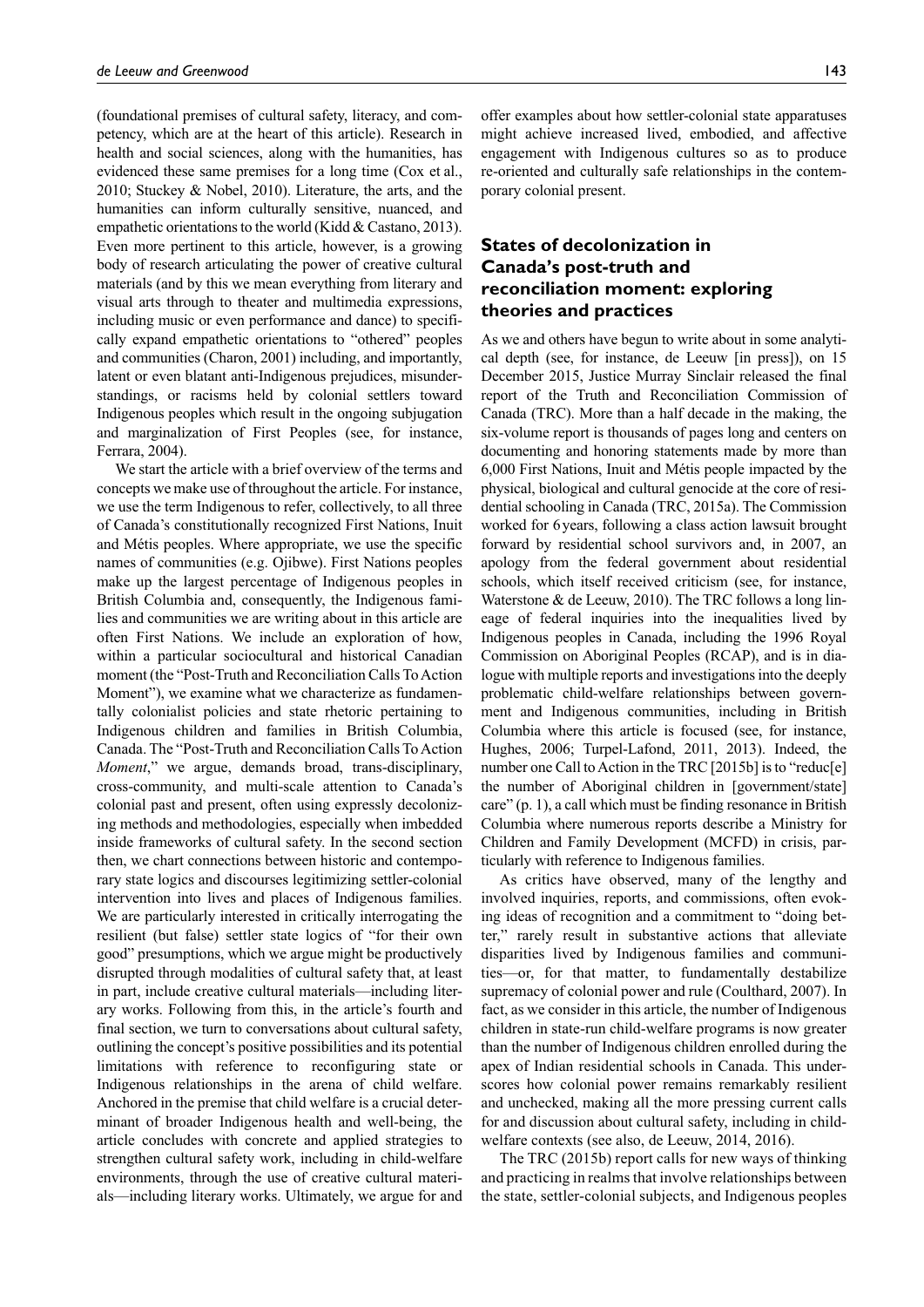in Canada. The TRC also provides insights about cultural safety. The TRC's 10 principles of reconciliation provide a foundation for us to think about cultural safety in the area of child welfare, specifying that it is the responsibility of "[a]ll Canadians, as Treaty peoples . . . [to establish and maintain] mutually respectful relationships" (Principle 6) and emphasizes that "[r]econciliation requires constructive action on addressing the ongoing legacies of colonialism that have had destructive impacts on Aboriginal peoples' education, cultures and languages, health, child welfare, the administration of justice, and economic opportunities and prosperity" (Principle 4) (TRC, 2015c). The TRC makes clear that reconciliation between Indigenous and non-Indigenous Canadians, which the TRC notes is at the heart of reducing the number of children in government care, must be a focused, mutual process, a process resting in great part on settler subjects unsettling our comfortable ignorance and reorienting ourselves to the awareness that our comfort is built on a legacy of colonial violence. These concepts are central to cultural safety.

To work in a culturally safe fashion, a concept pioneered in the nursing profession in New Zealand, involves undertaking actions that recognize, respect, and nurture the unique cultural identity of especially marginalized cultures so as to safely meet their needs, expectations, and rights (Papps & Ramsden, 1996; Polaschek, 1998; see also Anderson et al., 2003). Although cultural safety aims to enhance the delivery of health services specifically, the broad tenets of culturally safe practices carry across disciplines and practices, with clear implications for those working in child welfare. Broadly speaking, cultural safety starts with identifying inherent power relationships between service providers and the people who use the services—this maps well onto service relationships between Indigenous peoples and child protection workers or other subjects enacting state legislation that bear down on Indigenous peoples. A service provider in a culturally safe environment accepts and works alongside others after undergoing a careful process of institutional and personal analysis of power relationships. Importantly, and in line with calls for action by the TRC around child apprehensions, users of a service—for example, Indigenous peoples and families—are empowered as active participants. People should be able to express degrees of perceived risk or safety. Another key aspect of providing a culturally safe service involves preparing professionals, or the service providers, to understand the diversity within their own cultural reality and the impact of those cultural realities on any person who differs in any way from themselves—in the case of child welfare, an understanding of the broad historical realities that produce an often anti-Indigenous or pro-settler-colonial hegemony must be accounted for. To not make this overt is to potentially neutralize it, making it invisible and potentially not dismantling it. Finally, a key aspect of cultural safety is a recognition that applying social science concepts (and humanities, we would argue) can underpin good practices that are sometimes seen as beyond the scope of frontline service provision. In health and medicine, along with child protection activities, there can be an erroneous assumption that service in great part centers on carrying out tasks. Culturally safe practices recognize and laud the idea that this is not the case: instead, working in the area of child welfare is about relating and responding effectively to people with diverse needs and strengths in a way that the people who are most affected by the services can define as safe—clearly not the case in child welfare in British Columbia today. The question thus arises: how can child welfare become a culturally safe practice?

In contextualizing its 94 Calls to Action and the over 500-page Summary of the Final Report, the TRC defines reconciliation as "an ongoing process of establishing and maintaining respectful relationships" (2015b, p. 121). This wording opens new space for innovative, even creative, means for non-Indigenous settler-colonial subjects to reform our knowledges about colonial violence of the past, present, and future: to behave, in essence, in more culturally safe and attuned ways, ways that put decolonizing theories and practices into action.

Decolonization is a contested and slippery concept. It is often used in conjunction with anti-colonization: both concepts are meant to conjure and encourage anti-colonial or decolonizing work and practice in more productive ways than were enabled by previous "postcolonial" theory or discussions about colonialism, both of which received critical pushback from Aboriginal peoples (see, for instance, Gilmartin & Berg, 2007). An increasing number of scholars and practitioners (especially in helping professions such as medicine, nursing, and social work) are now seeking to decolonize processes and practices or are calling upon anticolonial methodologies with the intention of interrogating White settler supremacy and recalibrating relationships between settler and Indigenous peoples (Berg, 2012; see also Morgensen, 2011). Decolonizing or anti-colonial work seeks to actively de-center and dismantle colonial institutions, modalities, systems, structures, and ways of knowing and being that continue to dispossess Indigenous peoples of their lands, families, homes, languages, and rights. In this article, we are invested in anti-colonial work that seeks to decolonize the current state of child welfare. We suggest that applying ideas of cultural safety to child-welfare practices might enable this.

Still, and as we and others have observed, much of the work claiming or aiming to be decolonizing or anti-colonial either falls short in its good but misplaced intentions (see de Leeuw, Greenwood, & Lindsay, 2013), or fails to fully comprehend the (virtually) impossible nature of work that is truly or fully decolonizing and anti-colonial: that is, reinstating lands, resources, cultures, languages families, and nations that have already been destroyed or are still (permanently) occupied and can never be given back (Tuck & Yang, 2012). Other scholars have noted that neither decolonizing nor anti-colonial work tidily "wraps up" or finishes with an unsettling of colonial power (Cameron, 2015; Wolfe, 2006). This too suggests that caution should be rightfully applied to ideas about cultural safety, work which can also never be understood as wrapped up or "complete" but which must, instead, keep evolving in pace with the transformative power of colonial privilege and power.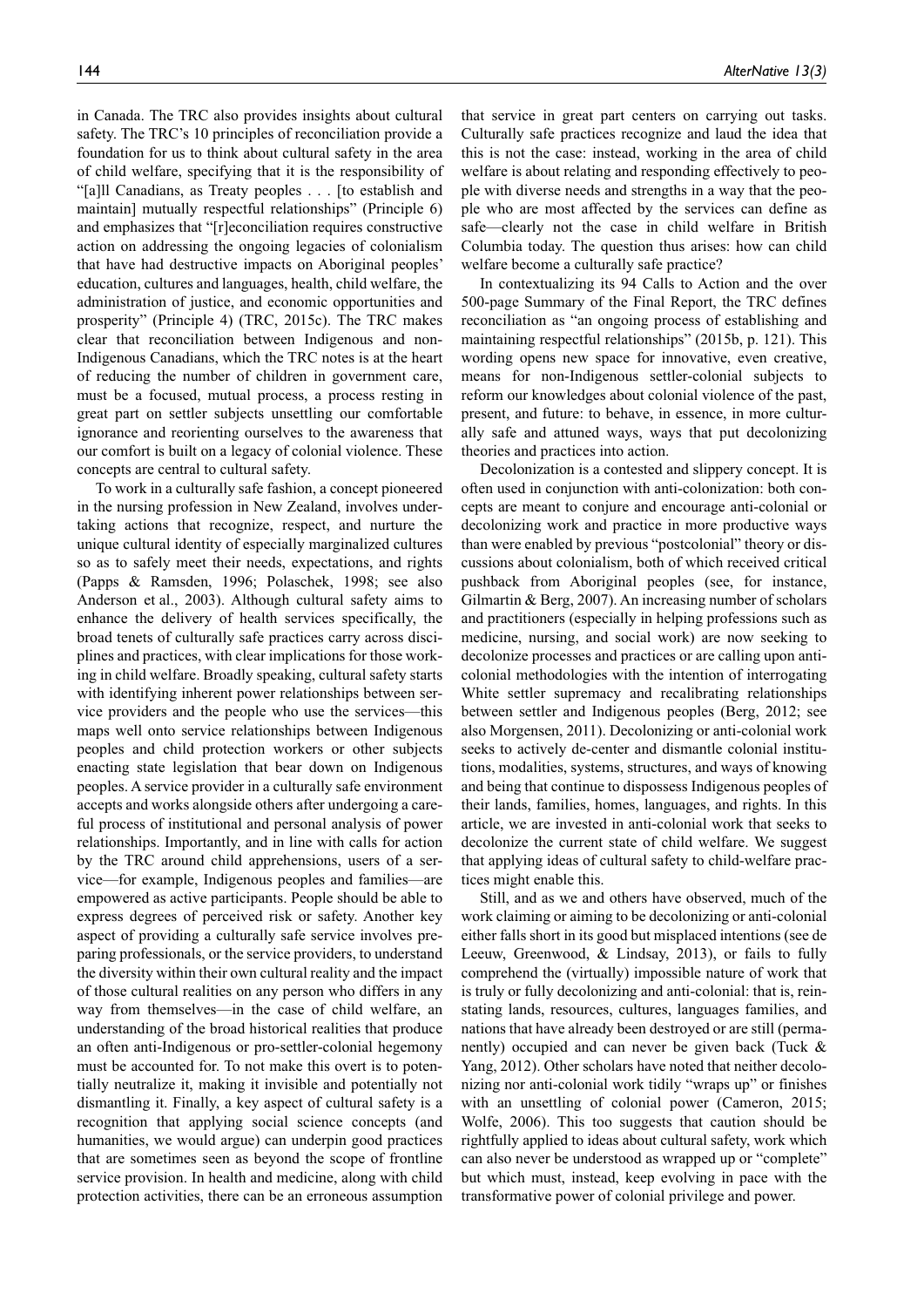Although we must acknowledge the limitations of what we refer to as "decolonization," anti- and decolonizing practices, used cautiously and with recognition that both must always be adaptive and unfixed, can work toward disassembling (especially White) settler supremacy by de-centering and dismantling colonial institutions, modalities, systems, structures, and ways of knowing and being that continue to dispossess Indigenous peoples of their lands, families, homes, languages, and rights. And if we are to be hopeful and optimistic about the work of decolonization, anti-colonialism, and even cultural safety—we might see in these concepts a set of ideals to work toward. In particular, anti-colonial, decolonizing, and culturally safe work—and those who undertake it must be deeply committed to understanding, valuing, and defending Indigenous lives, traditions, knowledges, and futures, especially those outside and beyond the purview of settler subjects. At the same time, (especially White) non-Indigenous settler subjects must expand understandings about our own histories and our sociocultural and even geographical privileges (Berg, 2012). To do this requires, in part, understanding the historical, geographic, and sociocultural foundations of where we are today, including in the realm of child welfare.

# **The "Caring" colonial state: linking historic welfare policies to contemporary interventions into Indigenous families and communities**

In January 2011, Mary Ellen Turpel-Lafond, a Cree lawyer and British Columbia's Representative for Children and Youth, presented a report titled *Fragile Lives, Fragmented Systems: Strengthening Supports for Vulnerable Infants* to the Legislative Assembly of British Columbia. The report reviewed the lives of 21 infants under the age of 2 who died between 1 June 2007 and 1 May 2009 while in the care of the state in some capacity. Turpel-Lafond (2011) wrote that "an alarming number of the infants—15 of the 21—were Aboriginal" (p. 3). These numbers reflect the current reality of child apprehension in British Columbia: while only 8% of children and youth in the province are Aboriginal, as of March 2015, 57% of the children and youth in care and 66% of children and youth under a continuing care order were Aboriginal (Office of the Representative for Children and Youth [RCY], 2015a, p. 13; see also Aboriginal Children in Care Working Group, 2015). The proportion of Aboriginal children in state care in Canada is similarly high: according to the National Household Survey (2011), Aboriginal children comprise 48.1% of children and youth in foster care across Canada. In short, Aboriginal children and youth are about 10 times more likely to come into care than non-Aboriginal children (RCY, 2015b). Even when child apprehensions do not result in the death of a child, the disproportionately high rates of child apprehension are invasive and disruptive to

families and communities (de Leeuw, 2014, 2016; Foster & Wharf, 2007; Fournier & Crey, 1997; Walmsley, 2005). First-person testimonials by parents about their experiences of having their children removed rely on words like "stealing," "baby snatching," "kidnapping," and "life altering" (Jones, 2010; see also Pivot Legal Society and Law Foundation of British Columbia, 2008; Walmsley, 2005).

Like other state actions that suspend the rights granted to the majority of a population or to a majority of individuals (e.g. imprisoning a person), intervening into families for child protection purposes requires systems of logic and law that render invasive, disruptive, and sometimes even violent practices of child apprehension as justified (Blomley, 2004). These systems operate discursively: they both draw from and reinforce dominant ideas and commonly accepted assumptions. In order to maintain a dominant discourse, or in order for something to operate discursively, some level of institutional support is required, often "by the way in which knowledge is put to work, valorized, distributes, and in a sense attributed, in a society" (Foucault, 1981, p. 55). Since the very earliest days of child protection policy, agencies and the social workers implementing these services have always been required to balance conflicting pressures between society's wish to protect children from abuse on the one hand and, on the other, broad social agreement that the family unit is a bastion of liberty which should be intervened into only with utmost caution (Munroe, 1996; Regehr, Chau, Leslie, & Howe, 2002). This requires a complex system of discursive rationalization and justification based on accepted knowledge ("common sense") of the historical moment.

Given that British Columbia joined the confederation of Canada in 1871, legalized state intervention into families has a relatively long history in the province. In March 1901, the first child-welfare act was passed in the British Columbia Legislative Assembly, solidifying into law the efforts of the Council of Women of Vancouver to ensure that children were not left in circumstances and places where they faced abuse, neglect, or abandonment (Foster & Wharf, 2007). Dominant discourses and accepted logics regarding child welfare rested upon the assumption that there were objective quantifiable means of assessing the goodness of some families' domestic spaces versus the corruptness or unwholesomeness of others. Assessments were often based on the hygiene of a home, morality of the parents, future potential afforded to the children by living in the home, and behaviors of parents and relatives toward each other and the children (see, for example, Canadian Council on Child Welfare, 1927).

Indeed, colonial benevolence—assisting and bettering the lives of those living on the margins of society, particularly Indigenous peoples—is an impulse remarkably immune to critique at the time of its unfolding (de Leeuw, Greenwood, & Cameron, 2010). With ostensibly all good intentions, non-Indigenous government, non-governmental, and ecumenical agencies have a long history of constructing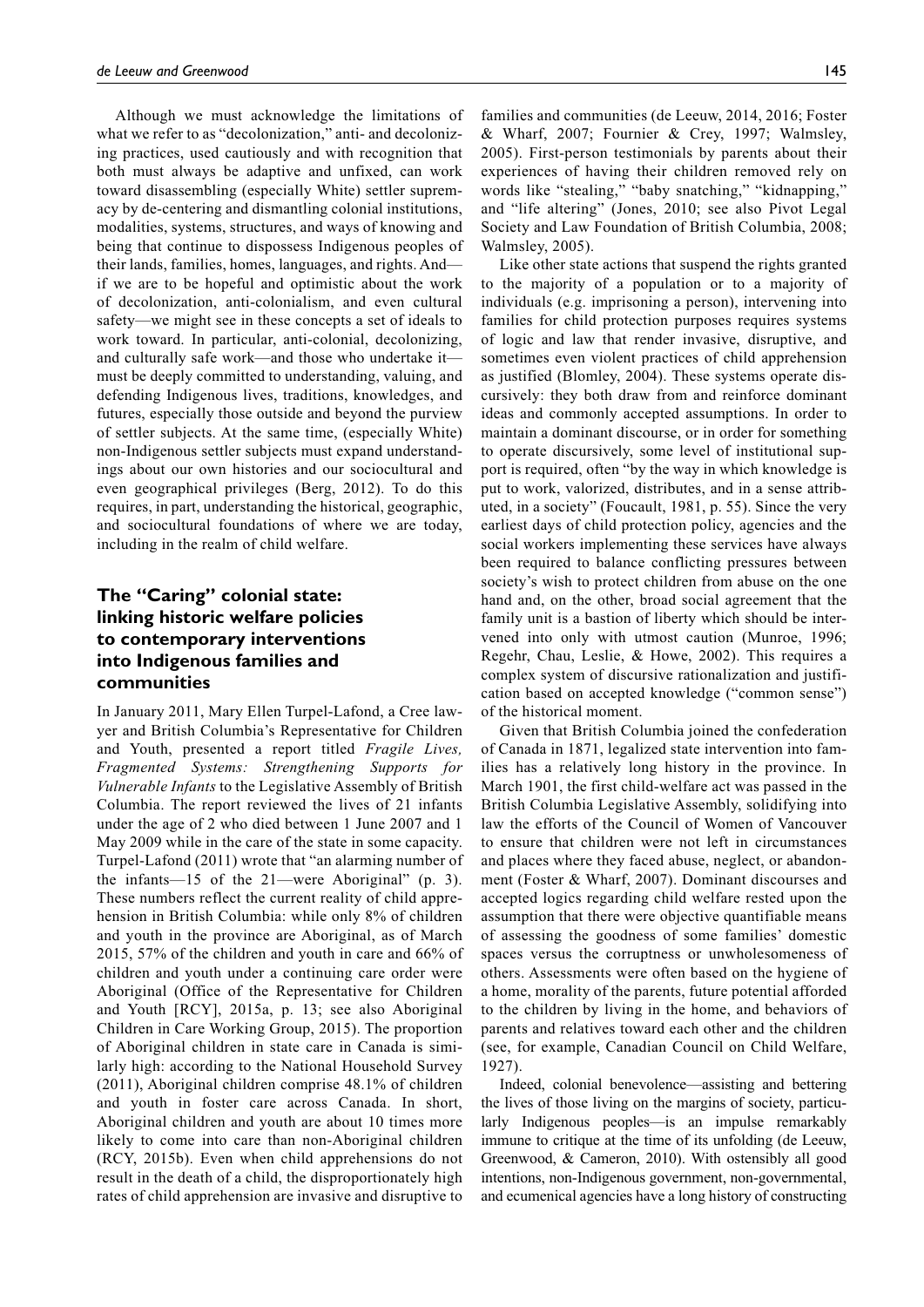themselves as protecting and benevolent forces aiming to "improve" and "help" Indigenous peoples "for their own good" (Haig-Brown & Nock, 2006). Much of this work was underwritten by logics of common sense:

The epistemic tasks that colonial institutions faced were contingent on forms of knowledge that bureaucratic machines . . . uneasily embraced: problematic predictions about the political consequences of people's affective and moral states . . . [depended on] . . . a shared common sense about what was likely, allowing prediction and directing the political projects it served. (Stoler, 2008, p. 353)

Common sense was (and is) a crucial colonial strategy with remarkable resiliency, offering colonizers a means to distance themselves from more obviously coercive or violent ideas, actions, and policies. As early as 1845, the government of the then-not-yet Canada voiced interest in the welfare of Indigenous peoples who were considered to be at risk for deleterious and amoral behaviors:

[We are] interested in the welfare of this race . . . [of] mass[ing] valuable information upon their present state, and suggestions for improving it . . . to form a judgment upon any scheme proposed for their future management. (Rawson, Davidson, & Hepburn, 1845, p. 3)

These colonial "good intentions" discursively and materially undergirded the Indian residential schooling system, which has been referred to as Canada's "national crime" (Milloy, 1999) and recognized as one of the nation's most egregious interventions into Indigenous peoples' families and social structures. Although justifications and logics shifted depending on the times and places in which it was delivered, residential schooling was described in federal government policy documents and program documents of the time as an effort to "produce Indians . . . adjusted to modern life [and] capable of meeting the exacting demands of modern society with all its complexities" (see Education Division, 1947). From its onset, residential schooling was framed as a means of "saving" Indigenous children from the lack of education, civility, safety, and progress understood to mark the spaces of Indigenous families and communities. Residential schooling was presented as a benevolent endeavor concerned with child welfare and protection (de Leeuw, 2007, 2009; Miller, 1997; Milloy, 1999), much as child-welfare policies today are justified to be in the best interests of children, families, and society at large.

This type of common-sense benevolence, however, is not a response to a politically neutral assessment of "need" among Indigenous peoples. Historically, there has been a constant (re)production of Indigeneity—and places it is associated with—as abnormal or as normally aberrant (Cameron, de Leeuw, & Greenwood, 2009). Spaces and bodies of Indigenous peoples are rarified and codified in policy and law as unique in ways that require the good intentioned interventions of non-Indigenous powers. For Indigenous peoples, this cycle involves an endless deferral—often by governments—of the time when they can be deemed "ready" to "manage" themselves (de Leeuw et al., 2010). For over 150 years, discourses comprising laws,

policies, and popular rhetoric about the need to protect and care for those unable to do so themselves have had disastrous results for Indigenous people, including severe inequities in health, standards of living, and overall individual and community well-being (Adelson, 2005; Assembly of First Nations, 2006; Government of British Columbia, 2002). Still, because discourses are produced by human subjects and imaginations, albeit often those in power, discourses are also subject to challenge and change. We argue that the long-standing history of anti-Indigenous racist discourses, and the subsequent materializations of those discourses as interventions into the lives and families of Indigenous peoples especially through child-welfare mechanisms, must be intervened into—and by many accounts, cultural safety might be one mechanism of doing this.

### **Cultural safety and child welfare: envisioning a new state of relations through creative arts**

Cultural safety—especially when more specifically understood in relationship with critical cultural perspectives that draw attention to power and to the historical, social, and political relationships and processes that undergird and inform the actions of those especially in helping professions (see Browne & Varcoe, 2006)—may have the power to extend a decolonizing discourse, a kind of antidote to colonizing anti-Indigenous discourse. Cultural safety, in other words, might be understood as a means of broadening and solidifying decolonizing discourses, especially in realms of child welfare. For the reasons described above, in addition to a long and deeply complex history of deceit, domination, and abuse not in the purview of this article, colonial governments in Canada have always had, and continue to have, deeply problematic relationships with Indigenous people and communities, especially in realms involving Indigenous children and childhood. Calls by Indigenous organizations, leaders, and communities to rectify past harms and restructure relationships highlight the need for cultural responsiveness by non-Indigenous settler subjects to Indigenous realities. This type of awareness, understanding, and responsiveness on the part of non-Indigenous individuals and organizations is variably referred to as cultural sensitivity, cultural appropriateness, or (as this article is focused upon) cultural safety and competence or competency. All of these concepts require empathy and holistic understandings of "full" people: which leads us to quickly offer a caveat about the concept of "empathy" that is often interwoven into considerations of cultural safety (see, for instance, Kirmayer, 2013). Empathy has received and is receiving critical pushback from especially Indigenous scholars and activists (see Simon, 2013) who worry the goal of achieving empathy as an "end state" may spur non-Indigenous settlers, once they have achieved as a kind of "empathetic awoke-ness," to simply congratulate ourselves while not continuing to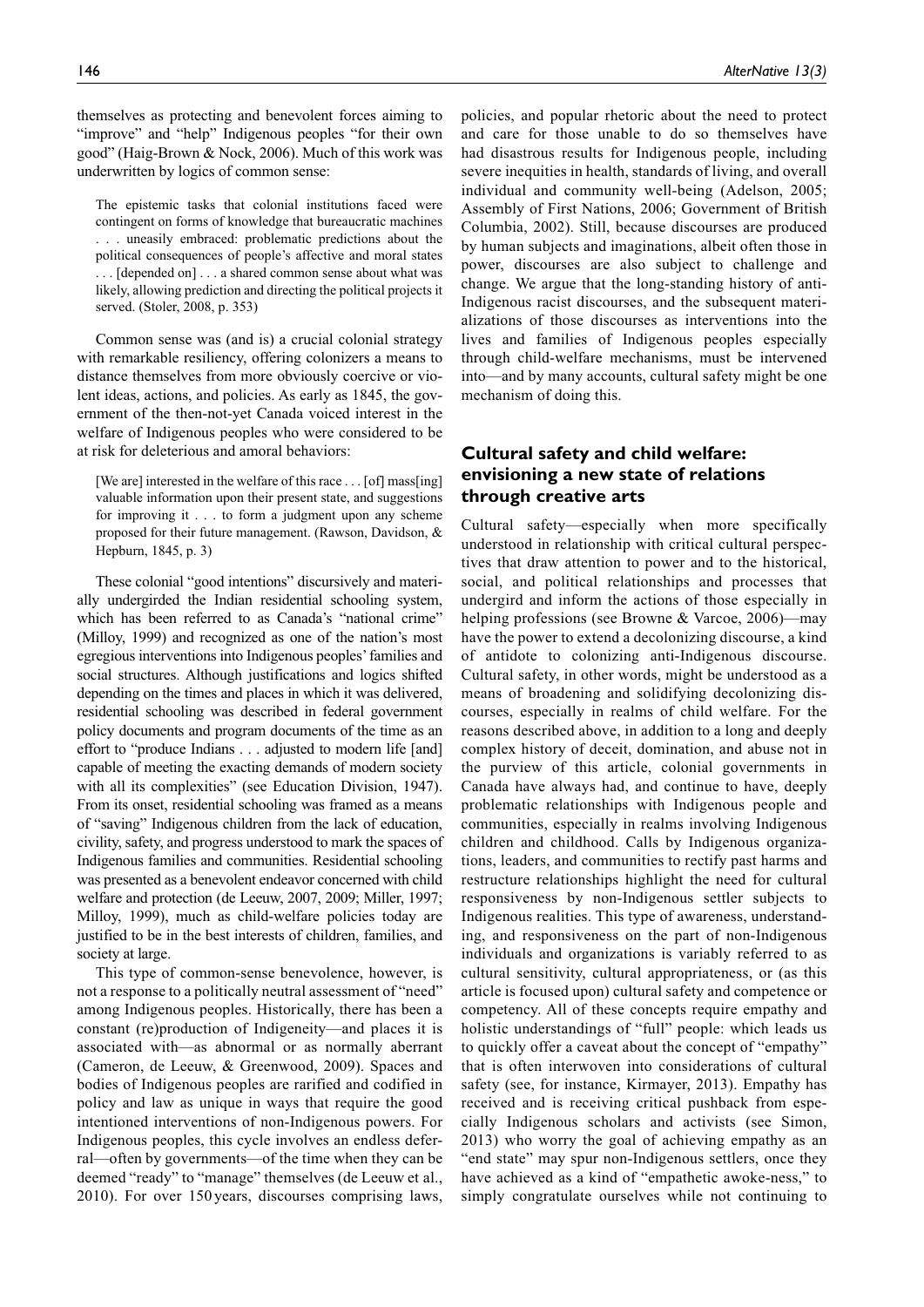work toward dismantling broader systems of ongoing colonial violence. Awareness of this risk must be read into our arguments about cultural safety in this article.

With that said, a growing body of evidence in both the medical and health sciences highlights a powerful connection between creative arts and cultural safety. For individuals in positions of power relative to marginalized populations (e.g. health or social welfare professionals), studies have shown that immersion in creative arts particularly visual, dramatic, or literary works created by marginalized people—can help build the empathy and understanding required for culturally safe practices. Engaging with literature in particular, with the goal of understanding the experiences, feelings, and values of other people (Hunter, Charon, & Coulehan, 1995), has been shown to be effective in building an "empathetic approach" (about which we offer a cautionary remark below) to care wherein a reader or professional comes to recognize the uniqueness of other individuals' realties, leading to more affective and reflective interactions, especially in healthcare (Charon, 2001; Hunter et al., 1995).

Although much of the research on arts and cultural safety focuses on medical and health fields, we argue that there are strong parallels between the experiences of social services and health professions—both of which are being called to account for the ways that cultural stereotyping about Indigenous peoples and, more bluntly, anti-Indigenous racism (see, for instance, Allan & Smylie, 2015; Reading & de Leeuw, 2014) are having devastating impacts on Indigenous people's health and well-being. The power of literary arts—particularly poetry, fiction, and novels—to increase empathy and to shift thinking and understandings about marginalized patients has been fairly constantly demonstrated in studies with medical students (Shapiro, Duke, Boker, & Ahearn, 2005; Shapiro, Morrison, & Boker, 2004) and general practice residents (Foster & Freeman, 2008). Other studies have quantified how immersion in literary fiction results in deeper connections with subjective experiences of the characters that, in turn, lead to increased empathy and amplified "theory of mind" (ToM). ToM is the ability to recognize mental states—beliefs, intents, desires, knowledge, and so on—and to understand that beliefs, desires, intentions, and perspectives that are different from one's own are still valid and requiring of consideration (Kidd & Castano, 2013; Mar, Oatley, & Peterson, 2009). These studies in medical and healthcare professions are linked with growing calls for medical and health professionals to exercise culturally safe or culturally competent care, both of which are also increasingly being evidenced as improving through engagement with and emersion in literary and creative arts. This suggests, in other words, a role for literary arts and creative writings in culturally safe practices and work, including, potentially, in child welfare.

*The Elder Project* (n.d.) has a deceptively simple goal: bring Indigenous Elders and young people together to exchange narratives, encourage the youth to render what they hear into poems, and share those poetic works among all the participants and then the rest of the world (see [http://](http://www.theelderproject.com/home.html) [www.theelderproject.com/home.html](http://www.theelderproject.com/home.html)). The outcome of *The Elder Project* (n.d.), however, is anything but simplistic: 10 books of poetry at last count, moving accounts of connections made across generations, and poetry tackling everything from residential schooling experiences to lifelong struggles with poverty or addiction. Maybe most powerful, however, are the poems documenting incredible strength, resilience, and power of Indigenous people as offered by Elders and as carefully rendered by the next generation. Powerfully denoted in the following poem, written by two young Ojibwe boys to reflect their learnings with an Ojibwe Elder, literary arts have capacities to transmit complicated feelings and memories in straightforward and moving language that resonates and affects any reader:

#### *Kokum*

*I was born in Manitoba in 1947.*

*My childhood memories: fresh hot bread, winter nights, frost on the windows, hot fire in the stove.*

*My memories of school: ink wells, braids, hard tack cookies, lunch pails made from lard cans, outdoor toilets, getting strapped.*

*I can speak Ojibwe, which I learned in my 50s.*

*When my sister and my daagwe would phone, I'd ask them to speak only in our language.*

*I want to learn to bead and speak Spanish.*

*My jobs: waitress, nanny, clerk, secretary, executive assistant, legal secretary, academic assistant, a good wife.*

*What makes me happy: my grandchildren, a good cup of tea a sunny day, a sewing machine.* (Morton & Lynxleg, 2010)

The fact that the literary arts can forge bonds across generations and cultures is neither a new concept nor one confined to regional or small-scale spaces. For over 130 years, Publishers Weekly has been known "familiarly as 'the bible of the book business,' [ . . . ] a weekly news magazine focused on the international book publishing business" [\(http://www.publishersweekly.com/](http://www.publishersweekly.com/pw/corp/aboutus.html) [pw/corp/aboutus.html\)](http://www.publishersweekly.com/pw/corp/aboutus.html). In March 2016, as part of an increased commitment to lobbying for book publishers and books more generally on a global scale, Publishers Weekly brought together representatives from more than 40 of North America's largest publishing houses: the publishers appealed to The White House and the US Congress to end their trade embargo of books with Cuba. The reason for this historic demand, as articulated by Publishers Weekly and highlighted in a series of National Public Radio (NPR) commentaries, was that "books are catalysts for greater cross-cultural understanding . . . and positive social change" [http://www.publishersweekly.](http://www.publishersweekly.com/pw/by-topic/international/international-book-news/article/69612-end-the-book-embargo-against-cuba.html) [com/pw/by-topic/international/international-book-news/](http://www.publishersweekly.com/pw/by-topic/international/international-book-news/article/69612-end-the-book-embargo-against-cuba.html) [article/69612-end-the-book-embargo-against-cuba.](http://www.publishersweekly.com/pw/by-topic/international/international-book-news/article/69612-end-the-book-embargo-against-cuba.html) [html](http://www.publishersweekly.com/pw/by-topic/international/international-book-news/article/69612-end-the-book-embargo-against-cuba.html)). Indeed, in August 2016, the British newspaper *The Guardian* featured an article about recent research confirming that exposure to literary arts was a positive predictor of people being better at inferring the feelings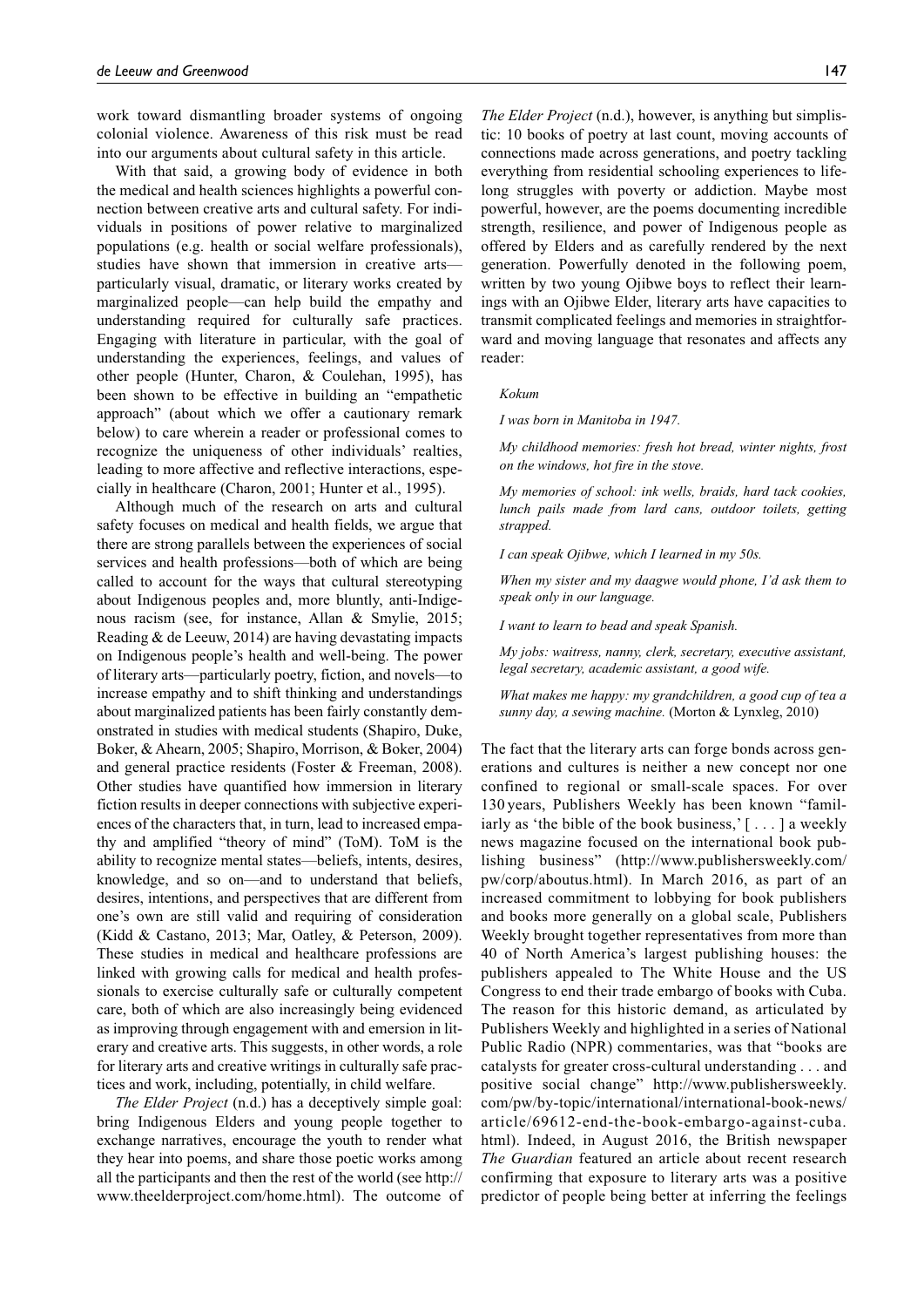of others, a central tenet of cultural safety and competency ([http://www.theguardian.com/books/2016/aug/23/](http://www.theguardian.com/books/2016/aug/23/literary-fiction-readers-understand-others-emotions-better-study-finds) [literary-fiction-readers-understand-others-emotions-bet](http://www.theguardian.com/books/2016/aug/23/literary-fiction-readers-understand-others-emotions-better-study-finds)[ter-study-finds](http://www.theguardian.com/books/2016/aug/23/literary-fiction-readers-understand-others-emotions-better-study-finds), accessed August 2016). Around the world, then, and also in British Columbia with reference to First Nations, the literary arts are understood as catalysts for cultural awareness, competency, and, ultimately, cultural safety.

# **Creative states: conclusions and recommendations for culturally safe practices in the future**

The ongoing harms to Indigenous children both within and in spite of the best intentions of the child-welfare system in British Columbia and across Canada clearly point to an ongoing crisis which must be urgently addressed. In a post-TRC climate, we have argued that a "caring" colonial state such as Canada must urgently address child welfare as an extension of violent discourses that have always subjugated Indigenous peoples, producing an imaginary of Indigenous families and communities as entities requiring state intervention. The rates of Indigenous child apprehension in British Columbia and the rest of Canada signal an ongoing crisis—one that, in this post-TRC moment, must be addressed. We have argued that the crisis of Indigenous child apprehensions must be historically and culturally contextualized as an extension of ongoing state logics that, from early on in the settler-colonial project and as exemplified in projects like residential schooling, have always validated the rights of settler-colonial state powers to intervene into the lives of Indigenous families and communities with impunity. Recognizing colonial logic as a discourse allows it to be understood as anchored in common-sense reasoning of interventions being in the best interests of the Indigenous families and communities who were being intervened into. However, like any dominant discourse, in order to cohere and remain intact over time, it must be reinforced by a set of logical reasoning that posits Indigenous people as less capable of parenting, Indigenous homes less suitable for children, and so on. In order to maintain institutional anti-Indigenous racism, it must also be *undisrupted* by empathetic or culturally specific understandings of Indigenous peoples and communities.

Drawing on growing bodies of research and evidence about the transformative power of especially the literary arts, albeit mostly in health and medical fields, to shift ways of thinking and orientations to marginalized peoples, this article concludes with some broad suggestions about how to make child-welfare services more culturally safe in British Columbia (and beyond); in sum, about how to actively disrupt colonial logics and naturalized discourses. We want to emphasize that what we explore (below) should not be taken as prescriptive. Our suggestions are simply starting points, suggestions that might inform broader or more nuanced professional-development projects that would, ultimately, provide empowering and enjoyable opportunities for especially non-Indigenous professionals to (re)consider the way power is often discursively produced, the ways it is always tethered to historical, social, and political relationships and systems, but also the idea that power can be disrupted and destabilized. We also want to argue that our suggestions not be unidirectional: in many cases (for instance, therapeutic letters), the work will be more meaningful, confronting, and transformative if children and youth in care are able to write BACK to (and against) the systems that continually try to subjugate them.

With that said, we advocate first for "literary immersion" opportunities for (especially non-Indigenous White setter) people working the front lines of child welfare and child apprehension: this immersion might take the form of ongoing individual and group book or reading circles where creative writing produced by Indigenous authors was critically contemplated and conversed about, facilitated in part by prompt questions or, better still, by visiting Indigenous authors who would be able to assist in conversing about the literature. The books need not be prescriptive or even specifically focused on relationships between the state and Indigenous communities that have at the center intervention into families and communities, although books with this focus might be beneficial as well. Here, we are thinking of canonical books like *My Name is Seepeetza* by First Nations author Shirley Sterling, *Half Breed* by Métis author Maria Campbell, or the autobiography of Norvel Moriseau, *Man Changing into Thunderbird*, by Ojibwe author Armand Garnet Ruffo who also wrote an accompanying book of poetry about the world-renowned artist, *The Thunderbird Poems*. Each of these incredible texts insists on complex orientation to questions about poverty, family violence, dysfunction, and even addiction—many of the issues that form the basis of so many Indigenous child apprehensions by colonial state logics suggesting apprehension is in the "best interest" of the family, child, and community. There are hundreds of equally powerful and evocative texts authored by Indigenous writers in Canada, the vast majority of which deal substantively with Indigenous ways of knowing and being that are not otherwise put on the public record for access by non-Indigenous peoples. The visions in these texts, in other words, hold a world of possibility in building culturally safe practices.

Second, we suggest opportunities for ongoing reflective interactions, by as many social workers involved in the childwelfare systems who want to be involved, with literatures authored by Indigenous peoples: this would take the form of facilitated and personal reflective conversations and then consequent personal writings, which might also be shared, about various topics concerning settler-colonial violence (at the broadest scales and most diffuse levels) perpetuated against Indigenous peoples in Canada. Active reflection integrates a series of steps, including critical synthesis of lessons learned while engaging with a specific subject (in this case, the text and book lessons), contemplation of one's feelings and responses to the subject, including importantly feelings of illumination or discomfort, an active effort to integrate lessons from the subject into one's own life and actions, followed by iterative and generative contemplations on the ensuing actions and reflection—a kind of ongoing "check in with self" about the reflections and associated activities. Text and stories upon which such reflections might occur include *Red Rooms* (Theytus Books) by Cherie Dimaline, *Monkey*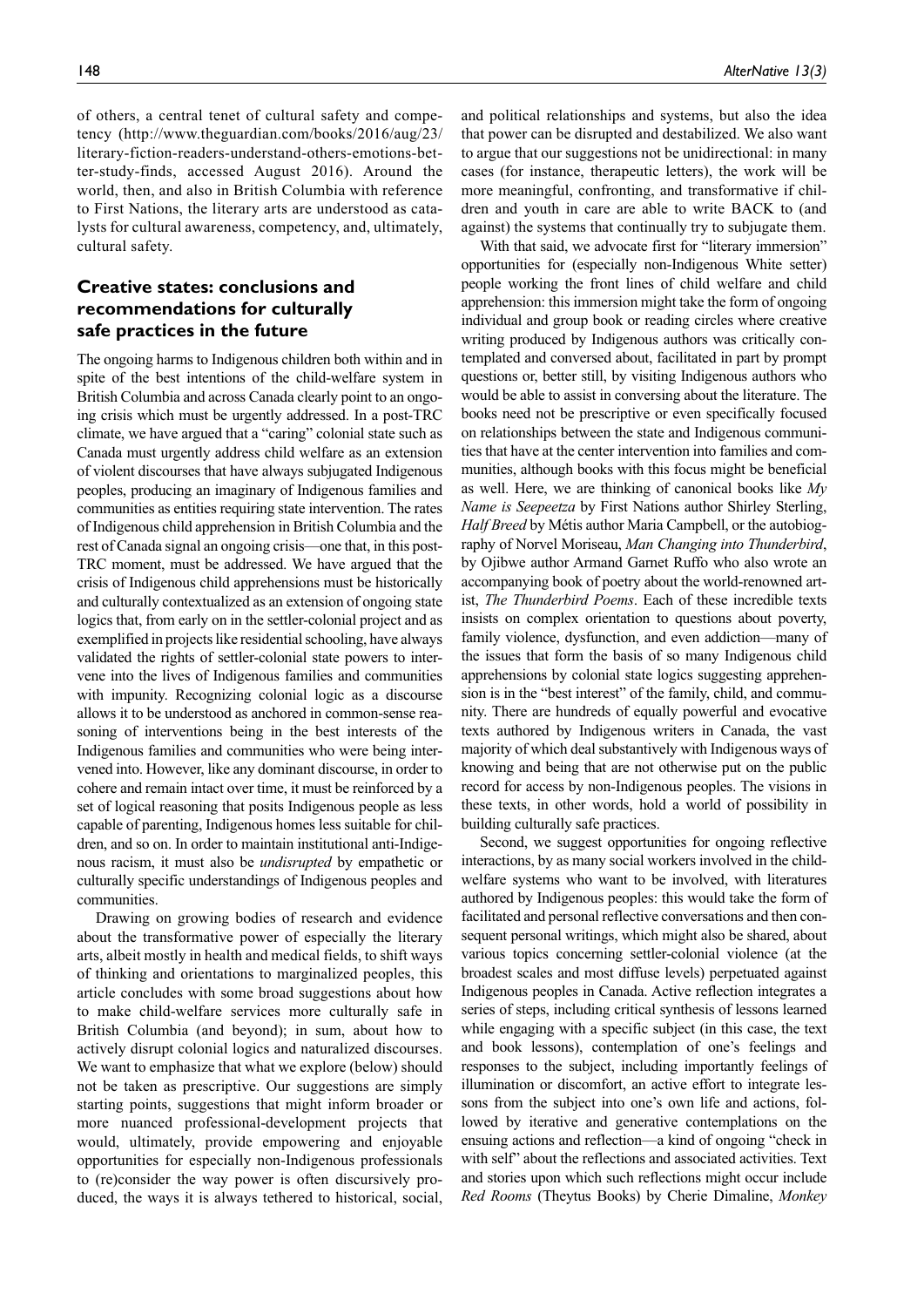*Beach* by Eden Robinson, a book of plays titled *Tombs of the Vanishing Indian* by Marie Clements, Lee Maracle's *Ravensong*, or any number of books by Thomas King, including his recent *The Inconvenient Indian*. We suggest the collection of poetry *Witness, I Am* by Gregory Scofield would be especially productive here, carefully and emotively detailing as it does some of Canada's most pressing issues of anti-Indigenous colonial violence.

Finally, in line with a growing literature about "therapeutic letters," especially in social engagement professions and as a way for professionals to increase a sense of relational responsibility and empathy toward those who they often have professional power "over" (SmithBattle, Leander, Westhus, Freed, & McLaughlin, 2009), we encourage childwelfare professional development that would include, first, reading and engaging with a number of texts authored by Indigenous writers and, second, the penning of letters to children, youth, and families within MCFD preview that begin conversations about characters and themes learned about by social workers, including themes about strengths and resiliencies of Indigenous peoples and cultures. We suggest further that children and youth in care be invited and supported to write letters (or produce forms of creative documentation) recording their child-welfare realities and their dreams and imaginings of the present-future, recordings that are then read by child-welfare workers. We suggest that this may "reset" relationships between settler-colonial social workers and Indigenous families and communities, insisting upon a strengths-based approach and opening new spaces for conversing about the immense adaptability and power that Indigenous peoples have always demonstrated—and will likely continue to embody. Literary texts which might prove especially useful in such an exercise include *A Really Good Brown Girl* and *The Pemmican Eaters*, both by Marilyn Dumont; the book of poems titled *Halfing Spring: An Internet Romance* by Joanne Arnott; or *Islands of Decolonial Love*, a book of short poetically inspired stories by Leanne Simpson.

These texts and exercises are by no means conclusive or prescriptive; our intent at the end of this article is simply to map out options to grow culturally safe practices, through sustained engagement with books and literary arts, within what remains a space that is distinctly culturally unsafe. It is our conviction—buoyed by a growing body of evidence and research—that empathetic culturally attuned and sensitive practices between professionals and peoples who are too often marginalized and "othered" can begin at the scale of words, on the page, in the incredible worlds found between the covers of books. We hope, that in the end, our suggestions offer possibilities for re-writing the futures of many Indigenous children, families, and communities currently being traumatized by state intervention, a story too often overlooked or unresponded to. We hope from books and the literary arts can begin the work of authentic truth, reconciliation, and culturally safe practice.

#### **Declaration of conflicting interests**

The author(s) declared no potential conflicts of interest with respect to the research, authorship, and/or publication of this article.

The author(s) declared receipt of the following financial support for the research, authorship, and/or publication of this article: Funding has been provided by The Michael Smith Foundation for Health Research, The Social Sciences and Humanities Research Council of Canada (SSHRC) and The National Collaborating Centre for Aboriginal Health (NCCAH).

#### **References**

- Aboriginal Children in Care Working Group. (2015). *Aboriginal children in care: Report to Canada's Premiers*. Ottawa, Ontario, Canada: Council of the Federation Secretariat.
- Adelson, N. (2005). The embodiment of inequalities: Health disparities in Aboriginal Canada. *Canadian Journal of Public Health*, *96*, 45–61.
- Allan, B., & Smylie, J. (2015). *First Peoples, second class treatment: The role of racism in the health and well-being of Indigenous peoples in Canada*. Toronto, ON: Wellesley Institute. Retrieved from [http://www.wellesleyinstitute.](http://www.wellesleyinstitute.com/wp-content/uploads/2015/02/Summary-First-Peoples-Second-Class-Treatment-Final.pdf) [com/wp-content/uploads/2015/02/Summary-First-Peoples-](http://www.wellesleyinstitute.com/wp-content/uploads/2015/02/Summary-First-Peoples-Second-Class-Treatment-Final.pdf)[Second-Class-Treatment-Final.pdf](http://www.wellesleyinstitute.com/wp-content/uploads/2015/02/Summary-First-Peoples-Second-Class-Treatment-Final.pdf)
- Anderson, J., Perry, J., Blue, C., Browne, A., Henderson, A., Khan, K. B., . . .Smye, V. (2003). "Rewriting" cultural safety within the postcolonial and postnational feminist project: Toward new epistemologies of healing. *Advances in Nursing Science*, *26*, 196–214.
- Assembly of First Nations. (2006). *Leadership action plans on child welfare*. Ottawa, Ontario, Canada: Author.
- Berg, L. D. (2012). Geographies of identity I: Geography–(neo) liberalism–white supremacy. *Progress in Human Geography*, *36*, 508–517.
- Blomley, N. (2004). Law, property, and the geography of violence: The frontier, the survey, and the grid. *Annals of the American Association of Geographers*, *91*, 121–141.
- Browne, A. J., & Varcoe, C. (2006). Critical cultural perspectives and health care involving Aboriginal peoples. *Contemporary Nurse*, *22*, 155–168.
- Cameron, E. (2015). *Far off metal river: Inuit lands, settler stories, and the making of the contemporary arctic*. Vancouver, British Columbia, Canada: UBC Press.
- Cameron, E., de Leeuw, S., & Greenwood, M. (2009). Indigeneity. In R. Kitchin & N. Thrift (Eds.), *International Encyclopedia of human geography* (Vol. 5, pp. 352–357). Oxford, UK: Elsevier.
- Canadian Council on Child Welfare. (1927). *Report of the British Columbia child welfare survey*. Ottawa, Ontario, Canada: Author.
- Charon, R. (2001). Narrative medicine: A model for empathy, reflection, profession, and trust. *Journal of the American Medical Association*, *286*, 1897–1902.
- Coulthard, G. S. (2007). Subjects of empire: Indigenous peoples and the 'politics of recognition' in Canada. *Contemporary Political Theory*, *6*, 437–460.
- Cox, S. M., Lafrenière, D., Brett-MacLean, P., Collie, K., Cooley, N., Dunbrack, J., & Frager, G. (2010). Tipping the iceberg: The state of arts and health in Canada. *Arts and Health*, *2*, 109–124.
- de Leeuw, S. (2007). Intimate colonialisms: The material and experienced places of British Columbia's residential schools. *Canadian Geographer*, *51*, 339–359.
- de Leeuw, S. (2009). "If anything is to be done with the Indian, we must catch him very young": Colonial constructions of Aboriginal children and the geographies of Indian residential schooling in British Columbia, Canada. *Children's Geographies*, *7*, 123–140.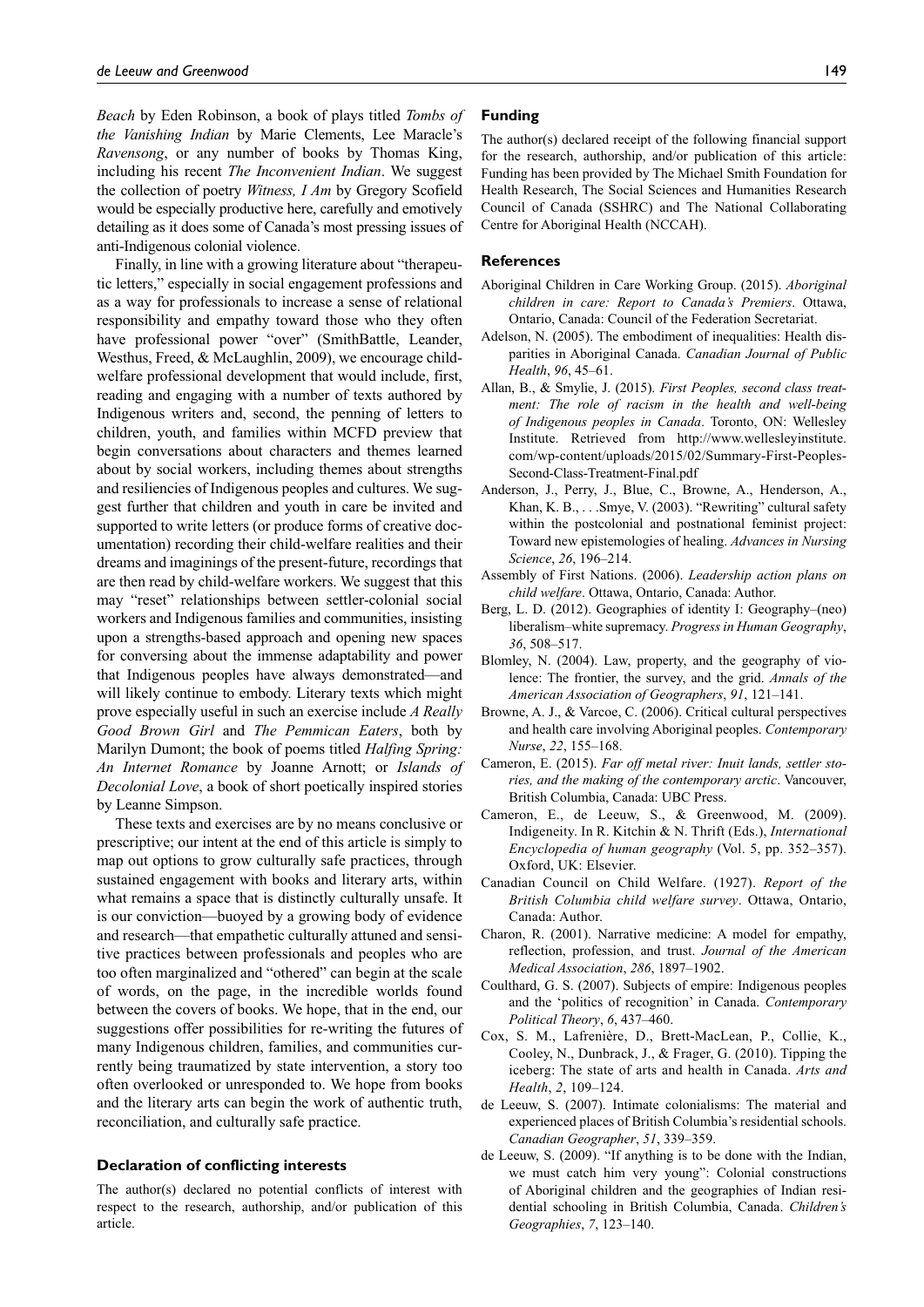- de Leeuw, S. (2014). State of care: The ontologies of child welfare in British Columbia. *Cultural Geographies*, *21*, 59–78.
- de Leeuw, S. (2016). Tender grounds: Intimate visceral violence and British Columbia's colonial geographies. *Political Geography*, *52*, 14–23.
- de Leeuw, S. (in press). Writing as a form of righting: Truth and reconciliation, poetics, and new geo-graphing in Colonial Canada. The Canadian Geographer.
- de Leeuw, S., Greenwood, M., & Cameron, E. (2010). Deviant constructions: How governments preserve colonial narratives of addictions and poor mental health to intervene into the lives of Indigenous children and families in Canada. *International Journal of Mental Health and Addictions*, *8*, 282–295.
- de Leeuw, S., Greenwood, M., & Lindsay, N. (2013). Troubling good intentions. *Settler Colonial Studies*, *3*, 381–394.
- Education Division. (1947). *The Indian School Bulletin*. Ottawa, ON: Indian Affairs Branch, Government of Canada.
- The Elder Project. (n.d.). *Homepage*. Retrieved from [http://www.](http://www.theelderproject.com/home.html) [theelderproject.com/home.html](http://www.theelderproject.com/home.html)
- Ferrara, N. (2004). *Healing through Art: Ritualized space and Cree identity*. Montreal, Québec, Canada: McGill-Queen's University Press.
- Foster, L., & Wharf, B. (2007). *People, politics, and child welfare in British Columbia*. Vancouver, Canada: University of British Columbia Press.
- Foster, W., & Freeman, E. (2008). Poetry in general practice education: Perceptions of learners. *Family Practice*, *25*, 294– 303. doi:10.1093/fampra/cmn034
- Foucault. (1981). The order of discourse. In R. Young (Ed.), *Untying the text: A post-structuralist reader* (pp. 48–78). Boston, MA: Routledge.
- Fournier, S., & Crey, E. (1997). *Stolen from our embrace: The abduction of First Nations children and the restoration of Aboriginal communities*. Vancouver, British Columbia, Canada: Douglas and McIntyre.
- Gilmartin, M., & Berg, L. D. (2007). Locating postcolonialism. *Area*, *39*, 120–124.
- Government of British Columbia. (2002). *Report on the health of British Columbians* (Provincial Health Officer's annual report 2001: The health and well-being of Aboriginal people in British Columbia). Victoria, British Columbia, Canada: Ministry of Health and Planning.
- Haig-Brown, C., & Nock, D. (Eds.) (2006). *With good intentions: Euro-Canadian and Aboriginal relations in colonial Canada*. Vancouver, Canada: University of British Columbia Press.
- Hughes, T. (2006). *BC Children and Youth Review: An independent review of BC's child protection system*. Victoria, British Columbia, Canada: Ministry of Children and Family Development.
- Hunter, K. M., Charon, R., & Coulehan, J. L. (1995). The study of literature in medical education. *Academic Medicine: Journal of the Association of American Medical Colleges*, *70*, 787–794.
- Jones, J. (2010, July 27). BC authorities snatch three-day-old indigenous baby. *Vancouver Media Co-op*. Retrieved from [http://vancouver.mediacoop.ca/story/bc-authorities-snatch](http://vancouver.mediacoop.ca/story/bc-authorities-snatch-three-day-old-indigenous-baby/4303)[three-day-old-indigenous-baby/4303](http://vancouver.mediacoop.ca/story/bc-authorities-snatch-three-day-old-indigenous-baby/4303)
- Kidd, D. C., & Castano, E. (2013). Reading literary fiction improves theory of mind. *Science*, *342*, 377–380. doi:10.1126/ science.1239918
- Kirmayer, L. J. (2013). Embracing uncertainty as a path to competence: Cultural safety, empathy, and alterity in clinical training. *Culture, Medicine, and Psychiatry*, *37*, 365–372.
- Mar, R. A., Oatley, K., & Peterson, J. B. (2009). Exploring the link between reading fiction and empathy: Ruling out individual differences and examining outcomes. *Communications*, *34*, 407–428. doi:10.1515/COMM.2009.025
- Miller, J. (1997). *Shingwauk's vision: A history of native residential schools*. Toronto, Ontario, Canada: University of Toronto Press.
- Milloy, J. (1999). *A national crime: The Canadian government and the residential school system, 1879-1986*. Winnipeg: University of Manitoba Press.
- Morgensen, S. (2011). *Spaces between us: Queer settler colonialism and indigenous decolonization*. Minneapolis: University of Minnesota Press.
- Morton, W., & Lynxleg, S. (2010). *Together with the Children: The Elder Project*. Canada: Rhino Print Solutions. Retrieved from [http://nebula.wsimg.com/09658350b677a38a921a792](http://nebula.wsimg.com/09658350b677a38a921a792d8dde2db0?AccessKeyId=3DFB717728396FCABE8E&disposition=0&alloworigin=1) [d8dde2db0?AccessKeyId=3DFB717728396FCABE8E&dis](http://nebula.wsimg.com/09658350b677a38a921a792d8dde2db0?AccessKeyId=3DFB717728396FCABE8E&disposition=0&alloworigin=1) [position=0&alloworigin=1](http://nebula.wsimg.com/09658350b677a38a921a792d8dde2db0?AccessKeyId=3DFB717728396FCABE8E&disposition=0&alloworigin=1)
- Munroe, E. (1996). Avoidable and unavoidable mistakes in child protection work. *British Journal of Social Work*, *26*, 793–808.
- National Household Survey. (2011). *Aboriginal peoples in Canada: First Nations people, Métis and Inuit*. Ottawa, ON: Statistics Canada, Catalogue no. 99-011-X2011001. Retrieved June 1, 2017 from [http://www12.statcan.gc.ca/](http://www12.statcan.gc.ca/nhs-enm/2011/as-sa/99-011-x/99-011-x2011001-eng.pdf) [nhs-enm/2011/as-sa/99-011-x/99-011-x2011001-eng.pdf](http://www12.statcan.gc.ca/nhs-enm/2011/as-sa/99-011-x/99-011-x2011001-eng.pdf)
- Office of the Auditor General, British Columbia. (2008). *Management of Aboriginal child protection services*. Victoria, British Columbia, Canada: Ministry of Children and Family Development.
- Office of the Representative for Children and Youth. (2015a). *2014/15 annual report and the 2015/16 to 2016/17 service plan*. Victoria, British Columbia, Canada: Representative for Children and Youth. Retrieved from [http://www.rcybc.](http://www.rcybc.ca/sites/default/files/documents/pdf/reports_publications/rcyarsp-2014-2015_final_web.pdf) [ca/sites/default/files/documents/pdf/reports\\_publications/](http://www.rcybc.ca/sites/default/files/documents/pdf/reports_publications/rcyarsp-2014-2015_final_web.pdf) [rcyarsp-2014-2015\\_final\\_web.pdf](http://www.rcybc.ca/sites/default/files/documents/pdf/reports_publications/rcyarsp-2014-2015_final_web.pdf)
- Office of the Representative for Children and Youth. (2015b). *Growing up in BC - 2015*. Victoria, British Columbia, Canada: Representative for Children and Youth. Retrieved from [http://www.rcybc.ca/sites/default/files/documents/pdf/](http://www.rcybc.ca/sites/default/files/documents/pdf/reports_publications/guibc2015-finalforweb_0.pdf) [reports\\_publications/guibc2015-finalforweb\\_0.pdf](http://www.rcybc.ca/sites/default/files/documents/pdf/reports_publications/guibc2015-finalforweb_0.pdf)
- Papps, E., & Ramsden, I. (1996). Cultural safety in nursing: The New Zealand experience. *International Journal for Quality in Health Care*, *8*, 491–497.
- Pivot Legal Society and Law Foundation of British Columbia. (2008). *Broken promises: Parents speak about B.C.'s child welfare system*. Vancouver, British Columbia, Canada: Law Foundation of British Columbia.
- Polaschek, N. R. (1998). Cultural safety: A new concept in nursing people of different ethnicities. *Journal of Advanced Nursing-institutional Subscription*, *27*, 452–457.
- Publishers Weekly. (n.d.). *About us*. Retrieved from [http://www.](http://www.publishersweekly.com/pw/corp/aboutus.html) [publishersweekly.com/pw/corp/aboutus.html](http://www.publishersweekly.com/pw/corp/aboutus.html)
- Rawson, W., Davidson, J., & Hepburn, W. (1845). *Report on the affairs of the Indians in Canada: Submitted by Charles Bagot to the Legislative Assembly*. Ottawa, Ontario, Canada: Province of Canada at Kingston.
- Reading, C., & de Leeuw, S. (2014). *Aboriginal experiences with racism and its impacts* (Technical Report). Prince George, British Columbia, Canada: National Collaborating Centre for Aboriginal Health.
- Regehr, C., Chau, S., Leslie, B., & Howe, P. (2002). Inquiries into deaths of children in care: The impact on child welfare workers and their organisations. *Children and Youth Services Review*, *24*, 885–902.
- Royal Commission on Aboriginal Peoples. (1996). *Report of the royal commission on Aboriginal peoples* (Vols. 1–5). Ottawa, Ontario, Canada: Minister of Supply and Services Canada.
- Shapiro, J., Duke, A., Boker, J., & Ahearn, C. S. (2005). Just a spoonful of humanities makes the medicine go down: